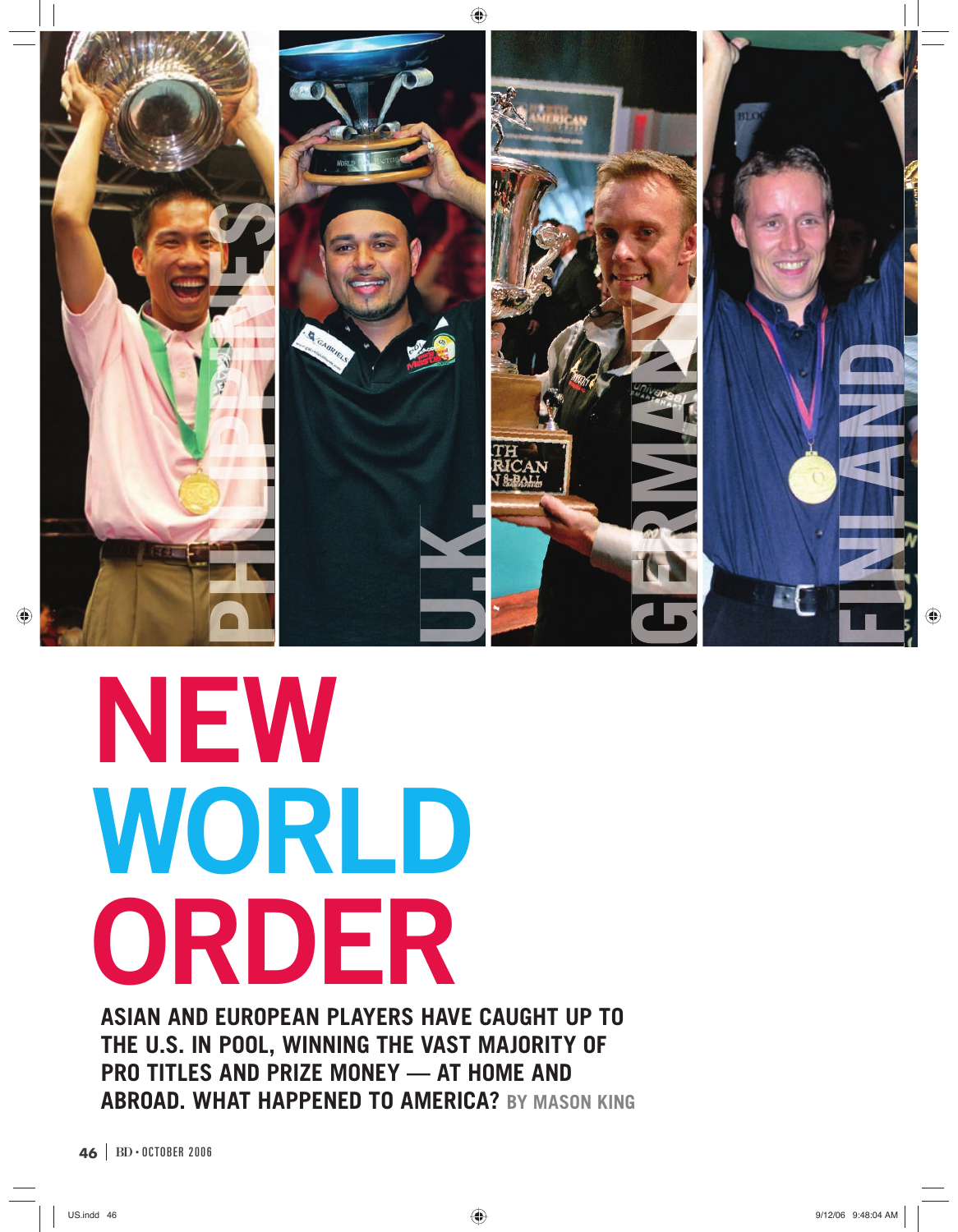

S THE FIELD of 200 players<br>at the International Pool Tour's<br>debut event of 2006 dwindled<br>to six, the event's TV-savvy<br>organizers corralled the final competitors at the International Pool Tour's debut event of 2006 dwindled to six, the event's TV-savvy and positioned them around a table for a grim-faced video promo.

A camera suspended over the table slowly rotated 360 degrees to reveal the menacing face of each competitor — the top six players in the world at that moment. Efren Reyes, Marlon Manalo and newcomer Dennis Orcollo represented the Philippines; red-hot Ralf Souquet and Thorsten Hohmann flew the German flag; and plucky Russian Evgeny Stalev rounded out the group.

But the truly intriguing development wasn't so much which players reached the final sextet, but rather who *wasn't* among the finalists.

Although more than half the starting field of the IPT North American Open 8-Ball Championship hailed from the U.S. — 104 total — none were able to slip into the final bracket. Of the richest tournament in history. On their home turf in Las Vegas. In fact, in the previous round, only three Americans breached the final 18, and two of them were qualifiers  $-$  not top-ranked pros or IPT members.

But that was just one event, you say. It was a fluke.

Perhaps. But it was a fairly accurate representation of how the U.S. now stacks up in international competition. Which is to say, beginning to lag behind players from Asia and Europe.

The country that invented pool is now perhaps its third-best practitioner. Americans on the whole are getting thumped in straight-up competition at major international tournaments, while players from Europe and Asia are strolling away with pro trophies on American soil. Not only that, they're taking home a vast majority of the prize money.

Meanwhile, America's leading lights are few and somewhat fallible. Johnny Archer has been carrying the load for the U.S., but blows hot and cold, and has recently performed best in mid-tier and invitational events (see story on page 78). Earl Strickland is arguably America's most reliable cue in international competition, yet he's just as likely to suffer a foul-mouthed meltdown as take home a trophy. Rodney Morris has become pool's version of Phil Mickelson — an enormously talented and big-hearted guy who frequently stalls before the final push. (Ironically, all three play like gangbusters against Europe at the annual Mosconi Cup team competition, but don't always fare as well in mano-a-mano events.)

"It's not that the Americans do not have the talent," said Tony Robles, the most recent American winner (in 2004) of the Billiard Congress of America's annual pro 9-ball championship, considered one of pool's "major" events. "It's just that the Europeans and the Asians and everyone else around the world are working that much harder on their games."

The evidence is plain in the tournament brackets and prize payouts of the last 20 months. *Billiards Digest* culled a list of 49 pro pool titles won between Jan. 1, 2005, and Aug. 31, 2006, and found that Americans took home only 15 — or about 30 percent. Mind you, the vast majority of those events were held in the U.S. Even more shocking, American players pocketed a miniscule portion of the available first-place prize money  $$ about \$174,000 of just under \$1.5 million total, or 12 percent.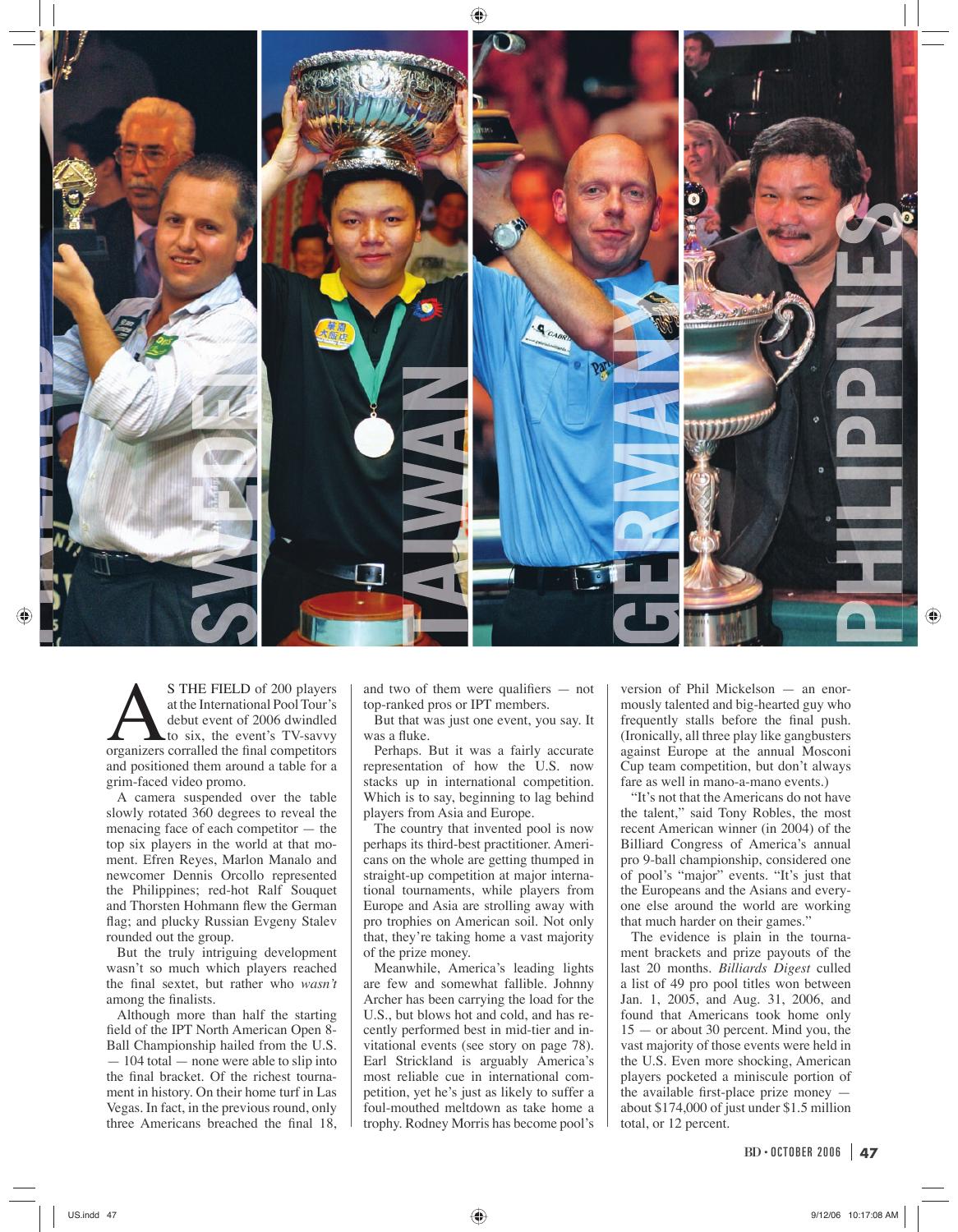## **NEW WORLD ORDER HOW THE U.S. STACKS UP**



**TO gauge America's performance versus the world's other pool powerhouses,** *BD* **culled the winners of 49 pro pool events held between Jan. 1, 2005, and Aug. 31, 2006. Some surprising findings:** 

**• Although 82 percent of the events were held in the U.S. (40 of 49), American players won less than a third of the titles overall (15).** 

**• The Philippines, which has roughly one-third of America's population (88 million to 295 million), almost** 

The shift in the balance of power is real, and the international pool community has taken notice.

"I would say that Europe as a whole is stronger than the U.S. as a whole, and I don't think either one of them is competitive to Asia," said John Lewis, treasurer and board member of the World Pool-Billiard Association (WPA).

Several circumstances have contributed to America's slip to pedestrian status. In the last 20 years, several nations have built pool support organizations and networks that are now churning out world champions. At the same time, promising foreign players are now more likely to travel to pool hotspots like the U.S. and earn valuable road experience. And many American players had become lackadaisical about practicing their craft, in the face of meager tournament purses that barely averaged out to a living wage.

Money is a reliable motivator. The giant prize funds now offered by the IPT have sparked a tsunami of optimism among American players, who boast about their **matched the U.S. in title wins — 14 to 15.**

**• Asians and Europeans together won a whopping 87 percent of the available fi rst-place prize money — more than \$1.26 million. METHODOLOGY: Chosen events had**  a minimum of \$6,000 in first-place **prize money, with the exception of the 2005 World Games. Chosen events either took place in the U.S. or had a representative sampling of U.S. players.**

renewed practice regimens.

"We've always said for years that if there were big money in pool, the level of play would go up," said American Charlie Williams. "You're going to see the level of pro pool in the U.S. definitely go up."

Of course, as seen at the IPT's North American 8-Ball Open, the rest of the world got the same memo.

THE PHILIPPINES fired the first big salvo in this international melee when 30-year-old Efren Reyes dropped into Red's Open 9-Ball Championship in 1985 under an assumed name and blew away the 108-player field. But Reyes' subsequent barnstorming tours of the U.S. at first could have been considered an anomaly.

The first real sign of a sea change came in 1989, when 22-year-old German Oliver Ortmann shocked the field at the BCA U.S. Open 14.1 Championships by beating Steve Mizerak, 200-186, for the title. He was the first non-American winner in the history of the event.

Ortmann said at the time, "There are many good players in Europe, but we are all young, between 20 and 25 years old. We still have much to learn, but I think in five years we will be even with the Americans."

They learned quickly, along with some fast-emerging Asian players.

Created in 1990, the WPA's World Pool Championship was dominated in its first three years by Americans. Then, in 1993, steely Taiwanese ace Fong-Pang Chao, 26, sauntered off with the international 9 ball title, followed in the next three years by winners from Japan and Germany. The U.S. has claimed the title once since 2000.

As Asians and Europeans continue to excel in international competition, what has become painfully evident is that these new powerhouses of pool take player development much more seriously than the U.S., with extensive support systems for billiards, and even assistance offered by regional and national governments.

The perfect example today is 17-yearold Chia-Ching Wu, current WPA world 8-ball and 9-ball champion and the product of Taiwan's national push for billiard excellence started by pool promoter Yung-Hui Tu.

In 1988, Tu founded the Chinese Taipei Billiards Association, which created a supporting infrastructure for all elements of the sport — setting rules, promoting training, organizing pro and amateur ranks, and staging hundreds of tournaments for all levels of play.

The game's popularity skyrocketed with subsequent medal wins in the Asian Games, and again in 2000 when Chao won his second world title. Schoolkids suddenly had heroes. In the early 1990s, Taiwan's National Sports Council accorded billiards the same status as high-school sports like basketball, soccer and pingpong. As of late 2005, 20 high schools fielded billiard teams, using school time and resources to develop young talents through professional coaching and regular competition. Wu emerged from such a program.

Similarly, Europe has extensive infrastructure for competition and player development. The European Pocket Billiard Federation, the continent's governing body for pool, counts 36 member countries with separate governing bodies, many of which sponsor juniors programs and regional and national competitions.

The Netherlands and Germany, in par-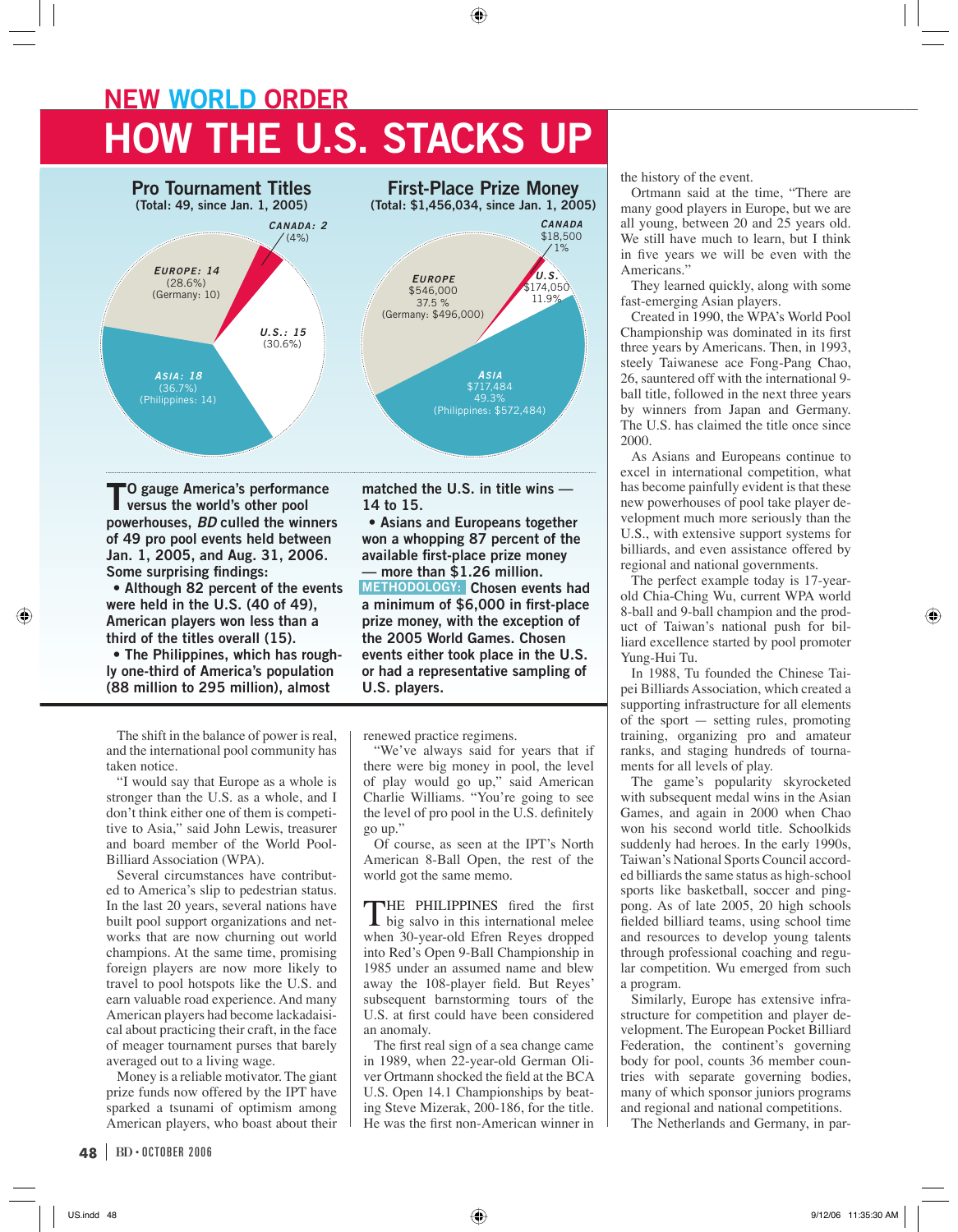ticular, have strong youth support programs. And even national governments help develop players. Emerging German players can join the Army's sports support program and practice pool daily with top-notch instruction. Hohmann, the \$350,000 winner of this year's debut IPT event, was in such a program for five years.

The great exception to this model of national organization is the Philippines, which has produced perhaps the strongest contingent of pool players in the world — led by national icon Reyes — almost entirely through its hard-scrabble gambling culture.

"Pool is intrinsically part of the culture in the Philippines," said Luke Riches, media director for U.K.-based pool promoter Matchroom Sport, which will produce the 2006 World Pool Championship in Manila this November. "Reyes and [Francisco] Bustamante and all that lot were just raised in pool from a young age."

However, after a poor overall showing at the 2005 World Pool Championship, the country's pool czars decided to get serious. They started organizing the sport with regional and global affiliations, a training academy, a national championship, and an official ranking system. (See related story, page 59.)

"We are in danger of being left behind in the sport," said Yen Makabenta, new chairman of the Billiard and Snooker Congress of the Philippines. "We have to develop our young talent, give them opportunities to achieve."

**TRONICALLY, MANY** of the best play-<br>Lers from the world's new pool superers from the world's new pool superpowers come to America to get the extra seasoning required to succeed on the elite level — as well as to feed off the lowerhanging tournament prize funds.

For example, Manalo of the Philippines challenged himself to travel to the States alone in May 2005 and hit several West Coast events. He snapped off the Sands Regency Reno Open and Hard Time Jamboree within weeks.

"He needed to get away from the scene here," said Jaoquin Perez de Tagle, founder of the BSCP. "Now I can see that he has matured as a player. … He's really mentally tough."

Little-known countryman Dennis Orcollo made an almost identical journey this year, also winning the Reno Open in his first trip to the U.S. Months later he finished third at the IPT North American 8-Ball Open, collecting \$80,000.

### **U.S. JUNIORS SHUT OUT**

**The WPA World Junior 9-Ball Championships has been dominated by Asians and Europeans since its inception in 1992. (Women's division added in 2004.)**

| <b>YEAR</b> | <b>WINNER</b>         | <b>COUNTRY</b> |
|-------------|-----------------------|----------------|
| 1992        | Hui-Kai Hsia          | Taiwan         |
| 1993        | Hui-Kai Hsia          | Taiwan         |
| 1994        | Jorn Kjolaas          | Norway         |
| 1995        | Kung-Chang Huang      | Taiwan         |
| 1996        | Kung-Chang Huang      | Taiwan         |
| 1997        | Christian Goteman     | Germany        |
| 1998        | Hui-Chan Lu           | Taiwan         |
| 1999        | Hui-Chan Lu           | Taiwan         |
| 2000        | Dimitri Jungo         | Switzerland    |
| 2001        | <b>Brian Naithani</b> | Germany        |
| 2002        | Ying-Chieh Chen       | Taiwan         |
| 2003        | <b>Vilmos Foldes</b>  | Hungary        |
| 2004        | Yu-Lan Wu (M)         | Taiwan         |
|             | Meng-Meng Zhou (F)    | China          |
| 2005        | Yu-Lun Wu (M)         | Taiwan         |
|             | Jasmin Ouschan (F)    | Austria        |

But Filipinos aren't the only pool tourists.

"Europeans have become very acclimated to playing in America; they come over here so much, it has become like a second home," said Williams, noting for example that Hohmann has established residency in Florida.

"They learned how to play in Europe, but they definitely honed their competitiveness in America," Williams said.

Some European players like Hohmann stick to the tournament circuit, while others like Sweden's Marcus Chamat and Holland's Niels Feijen also hit the road and gamble. Chamat, in fact, has also spent a good deal of time in the Philippines sharpening his skills, as has Finland's Mika Immonen.

But, while Asian and European players tend to seek out competition around the world, Americans tend to stay put.

"You don't hear about Americans moving, like Johnny Archer moving to the Philippines, or Rodney Morris moving to Taiwan," Williams said. "That doesn't happen. That only happens in America. We still have the best events. America still has the most opportunity."

So, why aren't Americans winning more events? One theory is that the player development model in the U.S. basically consists of getting a stakehorse or fat bankroll and hitting the road.

"Our teaching is just to go out and get broke," said Gabe Owen, winner of the 2004 U.S. Open 9-Ball Championship, who cut his teeth on the road in action matches. "That's the only way I've ever known."

Americans may learn how to deal with the high-stakes pressure of gambling, but it's not exactly the same pressure and environment as a mainstream tournament, said Jim Wych, pool promoter and TV commentator.

"The gambling mindset is different," Wych said. "It's a mindset that Americans probably do pretty well with, but in tournaments there is no tomorrow. In gambling, you can reassess things and come back tomorrow with a bigger bankroll."

Of course, part of the appeal of life on the road is that there may be greater potential to strike it rich. For example, 32-year-old Larry Nevel of the U.S. recorded his biggest payout as a pro at the IPT's North American 8-Ball Open  $-$  \$30,000 for a 17th-place finish. However, he already had reached that plateau gambling.

"Apart from the IPT, there just isn't

#### **U.S. VS. WORLD: 1-5**

With giant fields from all over the planet, the annual World Pool Champion**ship 9-ball event may be the most accurate gauge of national performance. Here's how the U.S. has fared since 2000, including Americans who reached the top 8.**

| <b>YEAR</b> | <b>WINNFR</b>                | U.S. IN TOP 8                             |
|-------------|------------------------------|-------------------------------------------|
| 2000        | Fong-Pang Chao (Taiwan)      | 2 (Cory Deuel and Earl Strickland, T-3rd) |
| 2001        | Mika Immonen (Finland)       | 1 (Jeremy Jones, T-5th)                   |
| 2002        | Earl Strickland (USA)        | 2 (Strickland; Johnny Archer, T-5th)      |
| 2003        | Thorsten Hohmann (Germany)   | 1 (Earl Strickland, T-3rd)                |
| 2004        | Alex Pagulayan (Philippines) | 1 (Johnny Archer, T-5th)                  |
| 2005        | Chia-Ching Wu (Taiwan)       | 1 (Rodney Morris, T-3rd)                  |
|             |                              |                                           |